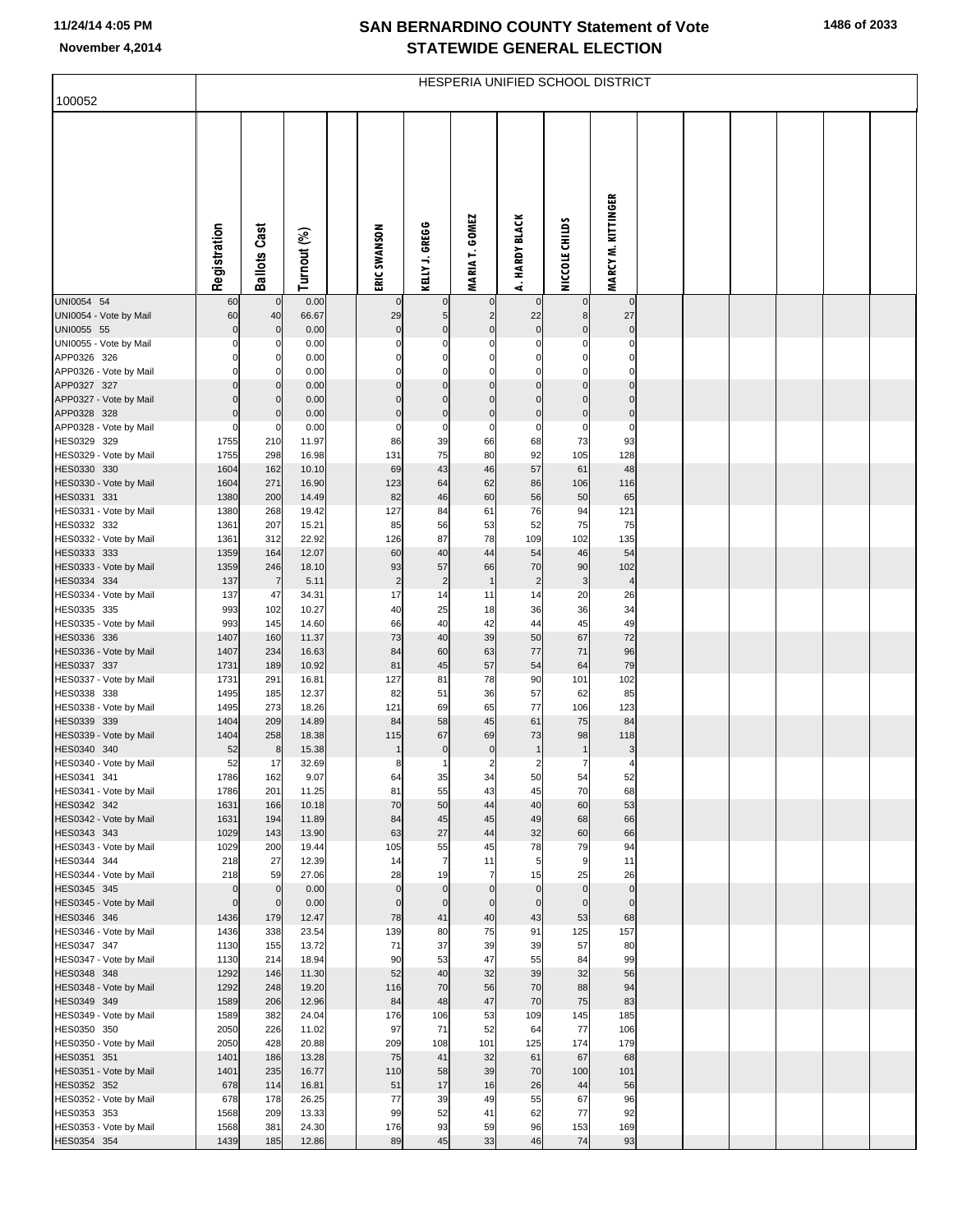## **SAN BERNARDINO COUNTY Statement of Vote November 4,2014 STATEWIDE GENERAL ELECTION**

| 100052                                 | HESPERIA UNIFIED SCHOOL DISTRICT |                     |                |  |                            |                               |                               |                             |                             |                                                                                                       |  |  |                        |  |
|----------------------------------------|----------------------------------|---------------------|----------------|--|----------------------------|-------------------------------|-------------------------------|-----------------------------|-----------------------------|-------------------------------------------------------------------------------------------------------|--|--|------------------------|--|
|                                        |                                  |                     |                |  |                            |                               |                               |                             |                             |                                                                                                       |  |  |                        |  |
|                                        | Registration                     | <b>Ballots Cast</b> | Turnout (%)    |  | ERIC SWANSON               | KELLY J. GREGG                | <b>MARIA T. GOMEZ</b>         | <b>HARDY BLACK</b><br>4     | NICCOLE CHILDS              | <b>MARCY M. KITTINGER</b>                                                                             |  |  |                        |  |
| HES0354 - Vote by Mail                 | 1439                             | 306                 | 21.26          |  | 149                        | 83                            | 62                            | 75                          | 128                         | 152                                                                                                   |  |  |                        |  |
| HES0355 355                            | 1751                             | 307                 | 17.53          |  | 157                        | 72                            | 56                            | 71                          | 125                         | 143                                                                                                   |  |  |                        |  |
| HES0355 - Vote by Mail<br>HES0356 356  | 1751<br>1708                     | 416<br>277          | 23.76<br>16.22 |  | 208<br>127                 | 115<br>71                     | 80<br>52                      | 87<br>61                    | 154<br>105                  | 199<br>148                                                                                            |  |  |                        |  |
| HES0356 - Vote by Mail                 | 1708                             | 405                 | 23.71          |  | 179                        | 93                            | 67                            | 106                         | 153                         | 196                                                                                                   |  |  |                        |  |
| HES0357 357                            | $\mathcal{C}$                    | 0                   | 0.00           |  | $\Omega$                   | $\mathbf 0$                   | $\mathbf 0$                   | $\mathbf 0$                 | $\mathbf 0$                 | $\mathbf 0$                                                                                           |  |  |                        |  |
| HES0357 - Vote by Mail                 | C                                | $\mathbf 0$         | 0.00           |  | $\mathbf 0$                | $\mathbf 0$                   | $\mathbf 0$                   | $\mathbf 0$                 | $\overline{0}$              | $\Omega$                                                                                              |  |  |                        |  |
| HES0358 358                            |                                  | $\Omega$            | 0.00           |  | $\mathbf 0$                | $\overline{0}$                | $\overline{0}$<br>*********** | $\Omega$                    | $\overline{0}$              | 이                                                                                                     |  |  | *********              |  |
| HES0358 - Vote by Mail<br>HES1606 1606 | 7<br>688                         | 81                  | 14.29<br>11.77 |  | 33                         | 28                            | 18                            | 21                          | 34                          | Insufficient Turnout to Protect Voter Privacy<br>37                                                   |  |  |                        |  |
| HES1606 - Vote by Mail                 | 688                              | 125                 | 18.17          |  | 49                         | 30                            | 20                            | 39                          | 40                          | 51                                                                                                    |  |  |                        |  |
| HES1607 1607                           | 669                              | 91                  | 13.60          |  | 42                         | 27                            | 26                            | 23                          | 33                          | 31                                                                                                    |  |  |                        |  |
| HES1607 - Vote by Mail                 | 669                              | 99                  | 14.80          |  | 48                         | 21                            | 19                            | 28                          | 44                          | 44                                                                                                    |  |  |                        |  |
| UNI0359 359                            | $\mathcal{C}$                    | $\mathbf 0$         | 0.00           |  | $\mathbf{0}$               | $\mathbf 0$                   | $\mathbf 0$                   | $\mathbf 0$                 | $\mathbf 0$                 | $\mathbf 0$                                                                                           |  |  |                        |  |
| UNI0359 - Vote by Mail<br>UNI0360 360  | $\mathcal{C}$                    | $\Omega$<br>0       | 0.00<br>0.00   |  | $\mathbf 0$<br>$\mathbf 0$ | $\mathbf 0$<br>$\overline{0}$ | $\mathbf 0$<br>$\pmb{0}$      | $\mathbf 0$<br>$\mathbf{0}$ | $\pmb{0}$<br>$\overline{0}$ | $\Omega$<br>$\overline{0}$                                                                            |  |  |                        |  |
| UNI0360 - Vote by Mail                 |                                  | 4                   | 66.67          |  |                            |                               | ***********                   |                             |                             | <b>Insufficient Turnout to Protect Voter Privacy</b>                                                  |  |  | *********              |  |
| UNI0361 361                            | 750                              | 115                 | 15.33          |  | 35                         | 21                            | 14                            | 24                          | 30                          | 46                                                                                                    |  |  |                        |  |
| UNI0361 - Vote by Mail                 | 750                              | 201                 | 26.80          |  | 71                         | 46                            | 27                            | 43                          | 59                          | 107                                                                                                   |  |  |                        |  |
| UNI0362 362                            | 851                              | 134                 | 15.75          |  | 48                         | 34                            | 27                            | 33                          | 46                          | 61                                                                                                    |  |  |                        |  |
| UNI0362 - Vote by Mail<br>UNI0363 363  | 851<br>268                       | 225<br>37           | 26.44<br>13.81 |  | 92<br>16                   | 49<br>9                       | 40<br>6                       | 54<br>8                     | 83<br>$\overline{9}$        | 107<br>7                                                                                              |  |  |                        |  |
| UNI0363 - Vote by Mail                 | 268                              | 61                  | 22.76          |  | 18                         | 7                             | 18                            | 21                          | 19                          | 22                                                                                                    |  |  |                        |  |
| UNI0364 364                            | 707                              | 104                 | 14.71          |  | 49                         | 17                            | 19                            | 19                          | 37                          | 53                                                                                                    |  |  |                        |  |
| UNI0364 - Vote by Mail                 | 707                              | 152                 | 21.50          |  | 79                         | 33                            | 25<br>***********             | 42                          | 63                          | 62                                                                                                    |  |  | *********              |  |
| UNI0365 365<br>UNI0365 - Vote by Mail  | 17<br>17                         | $\overline{2}$      | 5.88<br>11.76  |  |                            |                               | ***********                   |                             |                             | Insufficient Turnout to Protect Voter Privacy<br><b>Insufficient Turnout to Protect Voter Privacy</b> |  |  | *********              |  |
| UNI0366 366                            | $\mathcal{C}$                    | $\Omega$            | 0.00           |  | 0                          | $\Omega$                      | 0                             | $\mathbf{0}$                | $\Omega$                    |                                                                                                       |  |  |                        |  |
| UNI0366 - Vote by Mail                 |                                  | 0                   | 0.00           |  | $\Omega$                   | $\mathbf 0$                   | $\mathbf 0$                   | $\Omega$                    | $\Omega$                    | O                                                                                                     |  |  |                        |  |
| UNI0367 367                            |                                  |                     | 0.00           |  | C                          | $\Omega$                      | $\Omega$                      | $\Omega$                    | C                           |                                                                                                       |  |  |                        |  |
| UNI0367 - Vote by Mail<br>VIC0368 368  | $\epsilon$                       | $\Omega$            | 0.00           |  | $\Omega$<br>13             | $\mathbf 0$<br>9              | $\mathbf 0$<br>11             | $\mathbf 0$<br>13           | $\mathbf{0}$<br>8           | $\Omega$<br>6                                                                                         |  |  |                        |  |
| VIC0368 - Vote by Mail                 | 469<br>469                       | 35<br>66            | 7.46<br>14.07  |  | 19                         | 15                            | 10                            | 23                          | 24                          | 25                                                                                                    |  |  |                        |  |
| VIC0369 369                            | 1510                             | 224                 | 14.83          |  | 67                         | 42                            | 50                            | 66                          | 64                          | 80                                                                                                    |  |  |                        |  |
| VIC0369 - Vote by Mail                 | 1510                             | 230                 | 15.23          |  | 79                         | 55                            | 43                            | 62                          | 67                          | 97                                                                                                    |  |  |                        |  |
| VIC1617 1617                           | 17                               | 4                   | 23.53          |  |                            |                               | ***********<br>***********    |                             |                             | <b>Insufficient Turnout to Protect Voter Privacy</b>                                                  |  |  | *********<br>********* |  |
| VIC1617 - Vote by Mail<br>VIC1618 1618 | 17                               |                     | 5.88<br>100.00 |  |                            |                               | ***********                   |                             |                             | <b>Insufficient Turnout to Protect Voter Privacy</b><br>Insufficient Turnout to Protect Voter Privacy |  |  | *********              |  |
| VIC1618 - Vote by Mail                 |                                  |                     | 0.00           |  | $\mathbf 0$                | $\mathbf{0}$                  | $\overline{0}$                | $\mathsf{O}$                | $\overline{0}$              | $\overline{0}$                                                                                        |  |  |                        |  |
| UNI0463 463                            |                                  |                     | 0.00           |  |                            | $\Omega$                      | $\Omega$                      | O                           | $\Omega$                    |                                                                                                       |  |  |                        |  |
| UNI0463 - Vote by Mail                 |                                  | 0                   | 0.00           |  |                            | $\Omega$                      | $\Omega$                      | O                           | $\Omega$                    |                                                                                                       |  |  |                        |  |
| UNI0464 464<br>UNI0464 - Vote by Mail  |                                  | $\Omega$            | 0.00<br>0.00   |  | $\Omega$                   | $\Omega$                      | $\Omega$                      | $\mathbf{0}$                | $\mathbf{0}$                |                                                                                                       |  |  |                        |  |
| UNI0465 465                            |                                  | $\Omega$            | 0.00           |  | $\Omega$                   | $\Omega$                      | $\Omega$                      | $\Omega$                    | $\Omega$                    |                                                                                                       |  |  |                        |  |
| UNI0465 - Vote by Mail                 |                                  | $\Omega$            | 0.00           |  | $\Omega$                   | $\Omega$                      | $\Omega$                      | $\mathbf{0}$                | $\mathbf{0}$                | $\Omega$                                                                                              |  |  |                        |  |
| UNI0466 466                            |                                  |                     | 0.00           |  | C                          | $\Omega$                      | 0                             | C                           |                             |                                                                                                       |  |  |                        |  |
| UNI0466 - Vote by Mail<br>UNI0467 467  | C<br>19                          | 0<br>0              | 0.00<br>0.00   |  | $\Omega$<br>0              | $\Omega$<br>$\overline{0}$    | $\Omega$<br>0                 | O<br>0                      |                             | 0                                                                                                     |  |  |                        |  |
| UNI0467 - Vote by Mail                 | 19                               | 3                   | 15.79          |  |                            |                               | ***********                   |                             | $\mathbf{0}$                | <b>Insufficient Turnout to Protect Voter Privacy</b>                                                  |  |  | *********              |  |
| UNI0468 468                            | $\mathbf 0$                      | $\Omega$            | 0.00           |  | $\Omega$                   | $\mathbf 0$                   | $\overline{0}$                | $\overline{0}$              | $\overline{0}$              | $\overline{0}$                                                                                        |  |  |                        |  |
| UNI0468 - Vote by Mail                 | $\mathbf{0}$                     | $\mathbf 0$         | 0.00           |  | $\mathbf{0}$               | $\mathbf 0$                   | $\mathbf 0$                   | $\overline{0}$              | $\overline{0}$              | $\overline{0}$                                                                                        |  |  |                        |  |
| UNI0469 469                            | 81                               | 0                   | 0.00           |  | 0                          | $\Omega$                      | $\Omega$                      | $\Omega$                    |                             | $\Omega$                                                                                              |  |  |                        |  |
| UNI0469 - Vote by Mail<br>UNI0470 470  | 81<br>65                         | 39<br>0             | 48.15<br>0.00  |  | 14<br>$\Omega$             | 10<br>$\mathbf 0$             |                               | 14<br>$\mathbf 0$           |                             | 24<br>$\Omega$                                                                                        |  |  |                        |  |
| UNI0470 - Vote by Mail                 | 65                               | 35                  | 53.85          |  | 15                         | 6                             | 5                             | 12                          | 17                          | 15                                                                                                    |  |  |                        |  |
| UNI0471 471                            | $\mathcal{C}$                    | $\Omega$            | 0.00           |  | $\Omega$                   | $\Omega$                      | $\Omega$                      | $\mathbf 0$                 | $\mathbf 0$                 | $\mathbf 0$                                                                                           |  |  |                        |  |
| UNI0471 - Vote by Mail                 | C                                | $\Omega$            | 0.00           |  | $\Omega$                   | $\Omega$                      | $\Omega$                      | $\mathbf 0$                 | $\mathbf 0$                 | $\mathbf{0}$                                                                                          |  |  |                        |  |
| UNI0472 472                            |                                  |                     | 0.00           |  |                            | C                             | C                             | O                           |                             |                                                                                                       |  |  |                        |  |
| UNI0472 - Vote by Mail<br>UNI0473 473  | 21                               |                     | 0.00<br>0.00   |  | C                          | C<br>0                        | C<br>0                        | O<br>$\Omega$               | C<br>0                      | 0                                                                                                     |  |  |                        |  |
| UNI0473 - Vote by Mail                 | 21                               | 12                  | 57.14          |  | 5                          |                               | 3                             |                             |                             | $6 \mid$                                                                                              |  |  |                        |  |
|                                        |                                  |                     |                |  |                            |                               |                               |                             |                             |                                                                                                       |  |  |                        |  |